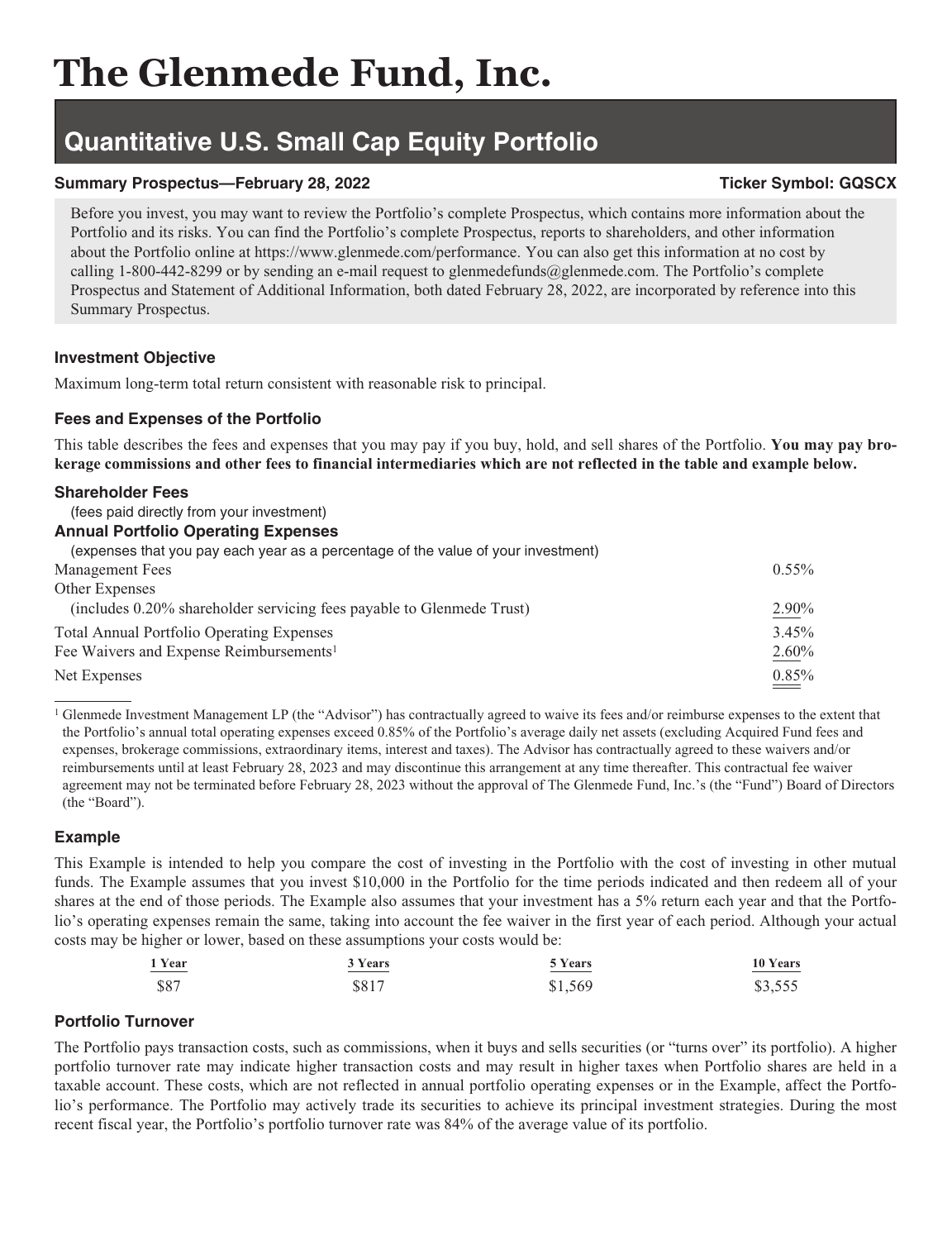## Summary Prospectus—February 28, 2022 **Ticker Symbol: GQSCX**

#### **Principal Investment Strategies**

Using quantitative analysis, under normal market circumstances, the Portfolio invests at least 80% of the value of its net assets (including borrowings for investment purposes) in common stocks of small cap companies tied economically to the U.S. The Advisor considers a company to be tied economically to the U.S. if the company: 1) is organized under the laws of the U.S., 2) maintains its principal place of business in the U.S., 3) is traded principally in the U.S. or 4) at the time of purchase, is included in a U.S. equity index managed by S&P Global Ratings ("S&P") or FTSE Russell ("Russell"). Small cap companies include companies with market capitalizations, at the time of purchase, within the market capitalization range of any stock in the Russell 2000® Index. That capitalization range was \$257.1 million to \$7.3 billion as of May 7, 2021.

The Advisor uses proprietary multi-factor computer models to select stocks that the models identify as undervalued. These computer models rank securities based on certain criteria, including price in relation to earnings, cash flow and assets, and material environmental, social and governance (ESG) criteria. The Portfolio may actively trade its securities to achieve its principal investment strategies.

#### **Principal Investment Risks**

All investments carry a certain amount of risk and the Portfolio cannot guarantee that it will achieve its investment objective. In addition, the strategies that the Advisor uses may fail to produce the intended result. Each risk summarized below is considered a "principal risk" of investing in the Portfolio, regardless of the order in which it appears. Different risks may be more significant at different times depending on market conditions and other factors. An investment in the Portfolio is not a bank deposit and is not insured or guaranteed by the Federal Deposit Insurance Corporation or any other government agency. Therefore, you could lose money by investing in the Portfolio.

The Portfolio may be appropriate for you if you are investing for goals several years away and are comfortable with stock market risks. The Portfolio would **not** be appropriate for you if you are investing for short-term goals, or are mainly seeking current income.

**Market Risk:** Stocks may decline over short or even extended periods of time. Equity markets tend to be cyclical: there are times when stock prices generally increase, and other times when they generally decrease. In addition, the Portfolio is subject to the additional risk that the particular types of stocks held by the Portfolio will underperform other types of securities. Market risks, including political, regulatory, market, economic and social developments, and developments that impact specific economic sectors, industries or segments of the market, can affect the value of the Portfolio's investments. Natural disasters, public health emergencies (including pandemics and epidemics), terrorism and other global unforeseeable events may lead to instability in world economies and markets, may lead to market volatility, and may have adverse long-term effects. The Portfolio cannot predict the effects of such unforeseeable events in the future on the economy, the markets or the Portfolio's investments. For example, the novel strain of coronavirus ("COVID-19") outbreak has resulted in serious economic disruptions globally. The impact of this outbreak has negatively affected the worldwide economy, as well as the economies of individual countries, the financial health of individual companies and the market in general in significant and unforeseen ways. Although vaccines for COVID-19 are becoming more widely available, the duration of the COVID-19 outbreak and its full impact is currently unknown, and it may exacerbate other risks that apply to the Portfolio.

**Value Style Risk:** Although the Portfolio invests in stocks the Advisor believes to be undervalued, there is no guarantee that the prices of these stocks will not move even lower. In addition, the value investment style can shift into and out of favor with investors, depending on market and economic conditions. As a result, the Portfolio may at times outperform or underperform other funds that invest more broadly or employ a different investment style.

**Small Cap Risk:** The Portfolio is subject to the risk that the stocks of smaller and newer issuers can be more volatile and more speculative than the stocks of larger issuers. Smaller companies tend to have limited resources, product lines and market share. As a result, their share prices tend to fluctuate more than those of larger companies. Their shares may also trade less frequently and in limited volume, making them potentially less liquid. The price of small company stocks might fall regardless of trends in the broader market.

**Frequent Trading Risk:** A high rate of portfolio turnover involves correspondingly high transaction costs, which may adversely affect the Portfolio's performance over time. High portfolio turnover may also result in the realization of short-term capital gains. Distributions derived from such gains will be treated as ordinary income for Federal income tax purposes.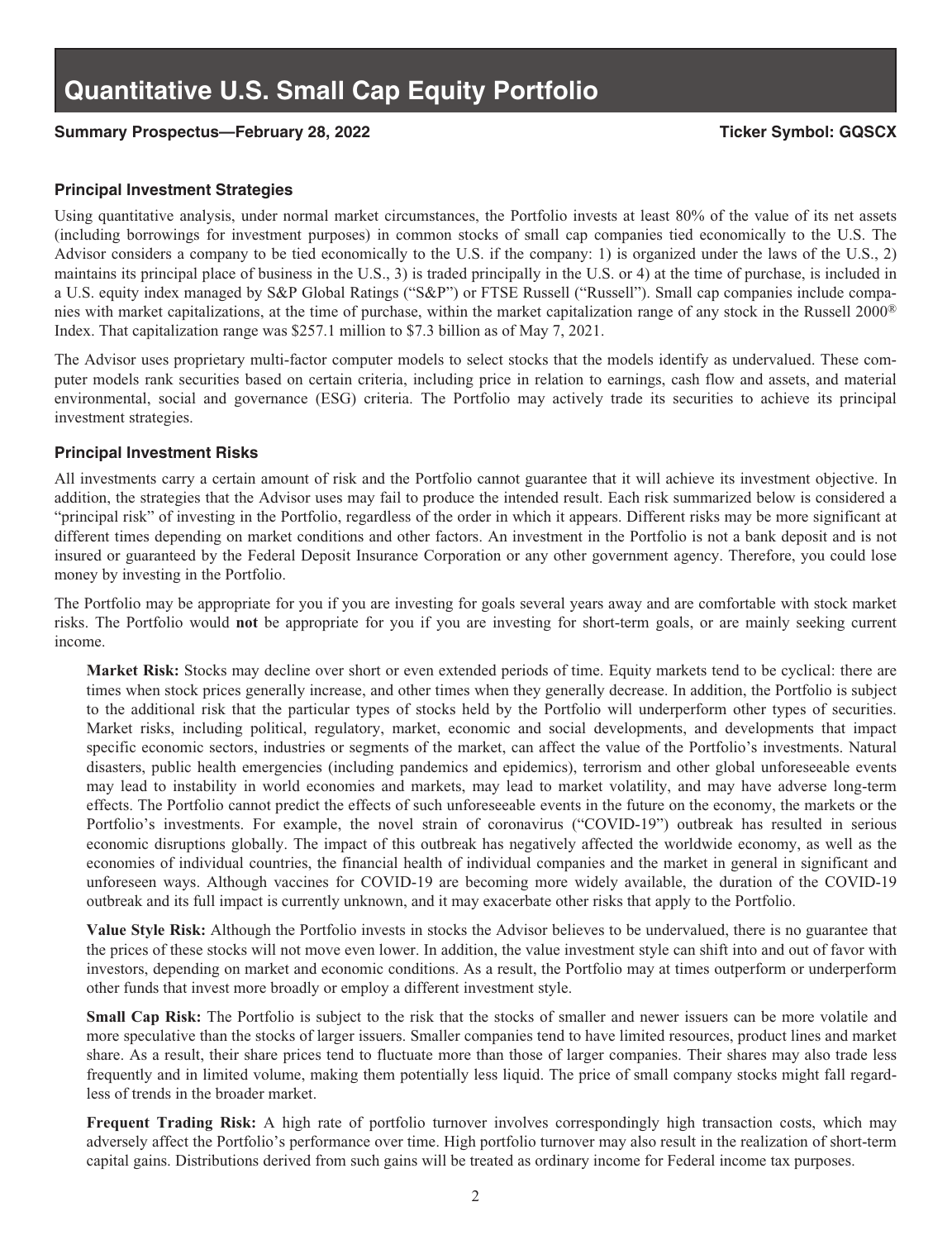### **Summary Prospectus—February 28, 2022 Ticker Symbol: GQSCX**

**Investment Style Risk:** The Portfolio invests in securities that the Advisor believes are reasonably priced. There is no guarantee that the prices of these securities will not move even lower.

**Tax Managed Risk:** The Portfolio uses various investment methods in seeking to reduce the impact of Federal and state income taxes on shareholders' returns. As a result, the Portfolio may defer the opportunity to realize gains.

#### **Performance Information**

The bar chart and table below provide some indication of the risks of investing in the Portfolio. The bar chart shows how the performance of the Portfolio has varied from year to year. The table shows how the Portfolio's average annual total returns for one year and since inception compare to those of selected market indices. The Portfolio's past performance, before and after-taxes, does not necessarily indicate how it will perform in the future. Performance reflects expense reimbursements and/or fee waivers in effect. If such expense reimbursements or fee waivers were not in place, the Portfolio's performance would be reduced. Updated performance information is available by visiting www.glenmedeim.com or by calling 1-800-442-8299.



During the periods shown in the bar chart, the highest quarterly return was 27.46% (for the quarter ended December 31, 2020) and the lowest quarterly return was -33.93% (for the quarter ended March 31, 2020).

After-tax returns for the Portfolio are calculated using the historical highest individual Federal marginal income tax rates, and do not reflect the impact of state and local taxes. Actual after-tax returns depend on the investor's tax situation and may differ from those shown. After-tax returns are not relevant to investors who hold their Portfolio shares through tax-deferred arrangements such as 401(k) plans or individual retirement accounts ("IRAs").

#### **Average Annual Total Returns** (for the periods ended December 31, 2021)

|                                                                                     |        | Since               |
|-------------------------------------------------------------------------------------|--------|---------------------|
|                                                                                     | Past 1 | Inception           |
|                                                                                     | Year   | (November 13, 2017) |
| Return Before Taxes                                                                 | 31.84% | $12.03\%$           |
| Return After Taxes on Distributions                                                 | 28.74% | $11.25\%$           |
| Return After Taxes on Distributions and Sale of Fund Shares                         | 20.87% | $9.44\%$            |
| Russell 2000 <sup>®</sup> Index (reflects no deduction for fees, expenses or taxes) | 14.82% | 12.14%              |
| Morningstar Small Blend Average <sup>1</sup>                                        | 24.19% | 9.96%               |

<sup>1</sup> The Morningstar Small Blend Average is provided so that investors may compare the performance of the Portfolio with the performance of a peer group of funds that Morningstar, Inc. considers similar to the Portfolio.